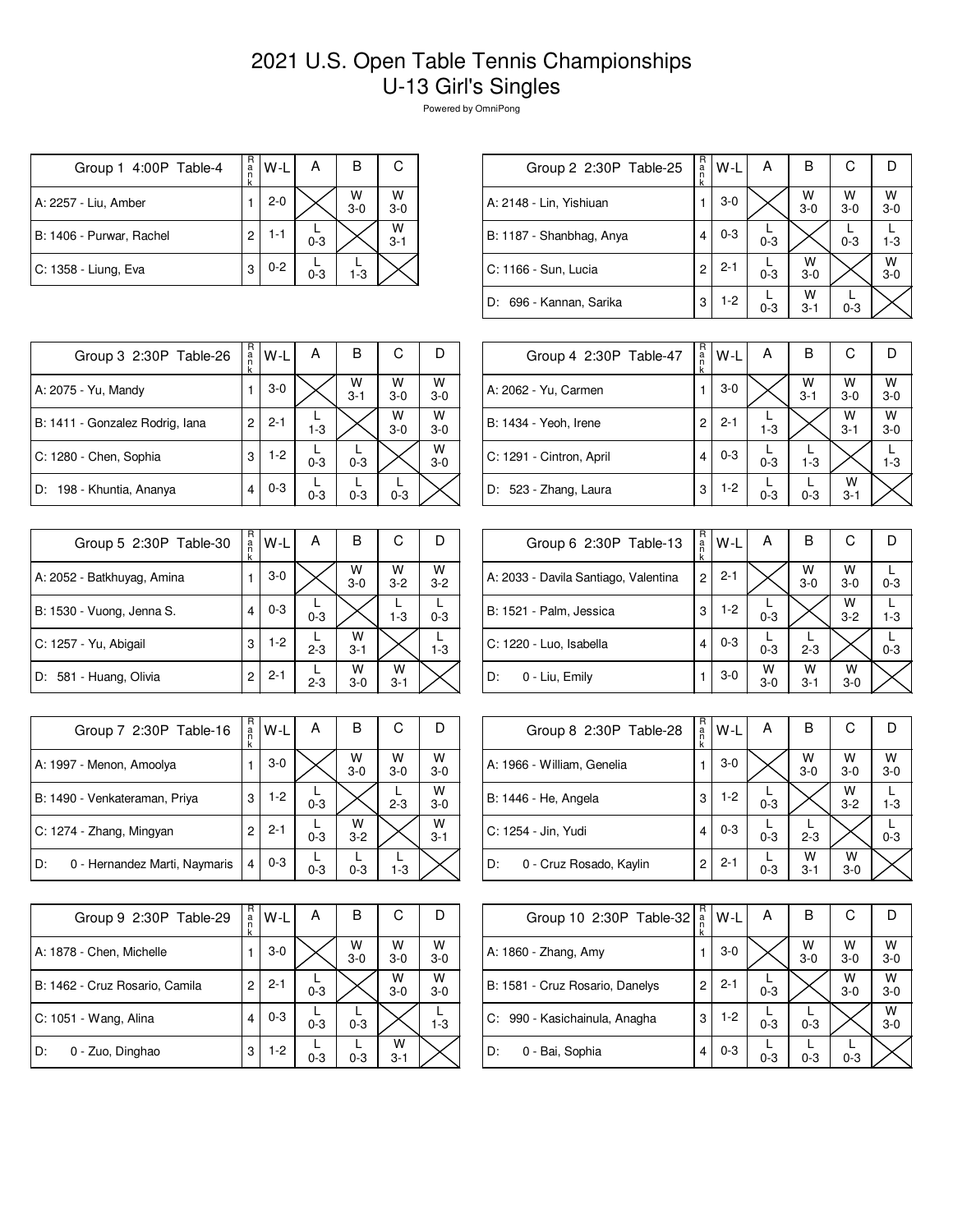## 2021 U.S. Open Table Tennis Championships U-13 Girl's Singles

Powered by OmniPong

| Group 11 2:30P Table-38  | R<br>а́<br>n<br>k | W-L     | А       | в          | С          | D            |
|--------------------------|-------------------|---------|---------|------------|------------|--------------|
| A: 1795 - Yu, Terrie     |                   | $3-0$   |         | W<br>$3-0$ | W<br>$3-0$ | W<br>$3 - 1$ |
| B: 1608 - Badri, Akshara | $\overline{c}$    | $2 - 1$ | $0 - 3$ |            | W<br>$3-0$ | W<br>$3-0$   |
| C: 890 - Lu, Olivia      | 3                 | $1-2$   | $0 - 3$ | $0 - 3$    |            | W<br>$3-0$   |
| D: 508 - Zhang, Zoe      | 4                 | $0 - 3$ | $1 - 3$ | $0 - 3$    | $0 - 3$    |              |

| Group 12 2:30P Table-11   | R<br>a<br>n<br>k | W-L     | А          | в       | С          |              |
|---------------------------|------------------|---------|------------|---------|------------|--------------|
| A: 1758 - Feng, Dariah    | 2                | $2 - 1$ |            | $2 - 3$ | W<br>$3-0$ | W<br>$3 - 0$ |
| B: 1639 - Zai, Isabella   |                  | $3-0$   | W<br>$3-2$ |         | W<br>$3-0$ | W<br>$3 - 2$ |
| l C: 858 - Desai, Tanvi   | 3                | $1-2$   | $0 - 3$    | $0 - 3$ |            | W<br>$3-2$   |
| ID:<br>0 - Bai, Stephanie | 4                | $0 - 3$ | $0 - 3$    | $2 - 3$ | $2 - 3$    |              |

| Group 13 2:30P Table-33      | R<br>$\frac{a}{n}$ | l W-L   | А       | в            | С          |          |
|------------------------------|--------------------|---------|---------|--------------|------------|----------|
| A: 1709 - Krishna, Geetha    |                    | $3-0$   |         | W<br>$3 - 2$ | W<br>$3-0$ | w<br>Def |
| B: 1704 - Goodwin, Emily     | 2                  | $2 - 1$ | $2 - 3$ |              | W<br>$3-0$ | W<br>Def |
| C: 991 - Yang, Audrey Zichen | 3                  | $1-2$   | $0 - 3$ | $0 - 3$      |            | w<br>Def |
| D:<br>0 - Yang, Ruoyan       | 4                  | $0 - 3$ | Def     | Def          | Def        |          |